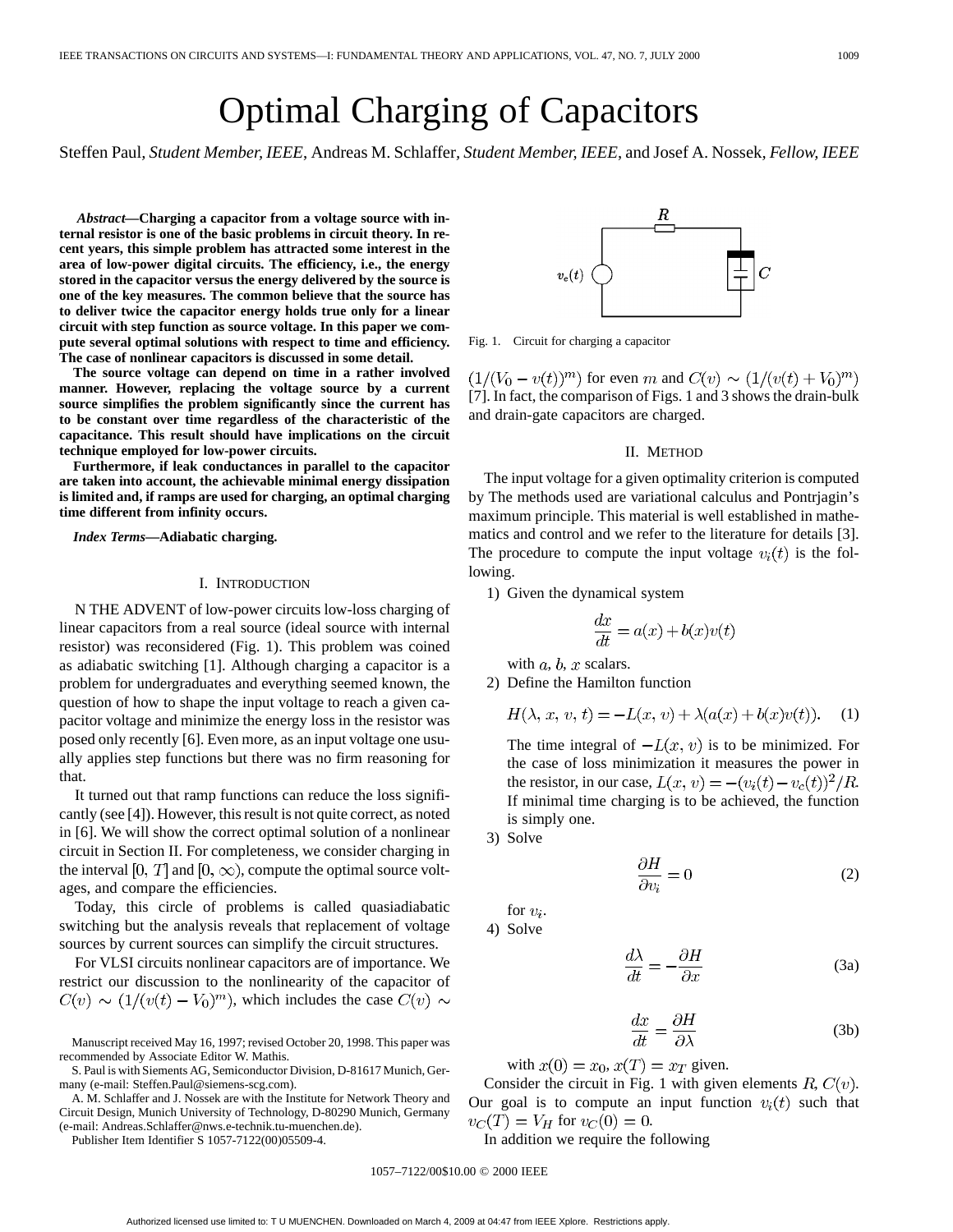- 1) minimal time charging with bounded input voltage  $|v_i| \leq$  $V_{\text{max}}$ , which is reasonable for circuits;
- 2) low-energy loss in the resistor

$$
\min_{v_i(t)} \frac{(v_R)^2}{R} \qquad v_C(T) = V_H
$$

Both problems have different solutions: one is well known and the other not quite as well known.

To compare the energy consumption of the resistor for different input signals the efficiency  $\eta$  is introduced as the ratio of the energy stored in the capacitor and the energy delivered by the source

$$
\eta = \frac{E_C}{E_Q}.
$$

### III. MINIMAL TIME CHARGING

The solution of optimization problems with bounded input signals is difficult in general but very simple for the considered  $RC$  circuit. To solve the minimal time problem, the function  $L$ reduces to one [3]. As a result of Pontrjagin's maximum principle, H has to be maximized by  $v_i(t)$  for every t. It follows for the optimal input signal  $v_*$ 

$$
\lambda b(x)v_* > \lambda b(x)v_i.
$$

 $v_i$  is chosen according to

$$
v_i(t) = \begin{cases} +V_{\text{max}}, & \lambda b(x) > 0\\ -V_{\text{max}}, & \lambda b(x) < 0\\ \text{undefined}, & \lambda b(x) = 0 \end{cases}.
$$

It can be shown (see [3] for further results) that for a linear system of order  $n$  with real eigenvalues, a minimal time control consists of at most  $n-1$  switchings between  $V_{\text{max}}$  and  $-V_{\text{max}}$ . Therefore, for the first-order system at hand, which has one real eigenvalue, one switching determines the minimal time charging. This is exactly the step input function. Note that this solution holds true also for nonlinear capacitors.

The efficiencies for different types of  $C(v)$  for constant input voltage  $V_i$  are computed from

$$
E_C = \int_0^T v_C(t)C(v_C)\frac{dv_C(t)}{dt} dt
$$
  
= 
$$
\int_0^{V_H} v_C(t)C(v_C) dv_C
$$

and the energy of the source

$$
E_Q = \int_0^{V_H} V_i C(v_C) dv_C.
$$

We obtain the following solutions ( $x = V_H/V_0$ ,  $y = V_i/V_0$ ): •  $C(v) = (C_0 V_0^k / (v - V_0)^k)$ , *k* even

$$
\eta = \frac{1}{k-2} \frac{1}{y} \frac{(x-1)^{(k-1)} + kx - 1 - x}{((x-1)^{(k-1)} + 1)}
$$
(4a)



Fig. 2. Efficiency for nonlinear charging over  $x (y = 1)$ 

and for  $k=2$ 

$$
\eta = \frac{1}{y} \left( 1 + \left( \frac{1}{x} - 1 \right) \log(1 - x) \right); \tag{4b}
$$

$$
C(v) = (C_0 V_0^k / (v + V_0)^k)
$$
  

$$
\eta = \frac{1}{k-2} \frac{1}{y} \frac{1 + x(k-1) - (1+x)^{(k-1)}}{1 - (1+x)^{(k-1)}} \tag{5a}
$$

and for  $k=2$ 

•

$$
\eta = \frac{1}{y} \left( -1 + \left( 1 + \frac{1}{x} \right) \log(1 + x) \right); \tag{5b}
$$

•  $C = \text{const}$ 

$$
\eta = \frac{1}{2} \frac{V_H}{V_i}.\tag{6}
$$

During charging  $x < y$  holds. The system settles for  $x = y$ . In the linear case the efficiency can never be larger than  $1/2$ . For nonlinear capacitors this is not the case. Depending on the ratio  $x$  efficiencies close to one are possible. However, (4b) holds for a junction capacitance in reverse mode. In this case,  $x \leq y$  holds and, hence, the efficiency drops below  $1/2$ . Equations (4b) and (5b) are depicted in Fig. 2.

Note that all solutions for the settled system do not depend on the characteristic of the resistor, in particular it can be nonlinear. This is due to the infinite settling time. The efficiency depends only on the capacitor.

## IV. LOSS MINIMIZATION

# *A. Linear Capacitor*

*1) Optimal Solution:* To compute  $v_i(t)$  for a reduction of the energy loss in R, we require  $v_C(0) = 0$  and  $v_C(T) = V_H$ . The Hamiltonian function is given by

$$
H = \frac{(v_i(t) - v_C(t))^2}{R} + \lambda(t)\frac{1}{\tau}(v_i(t) - v_C(t)).
$$
 (7)

Authorized licensed use limited to: T U MUENCHEN. Downloaded on March 4, 2009 at 04:47 from IEEE Xplore. Restrictions apply.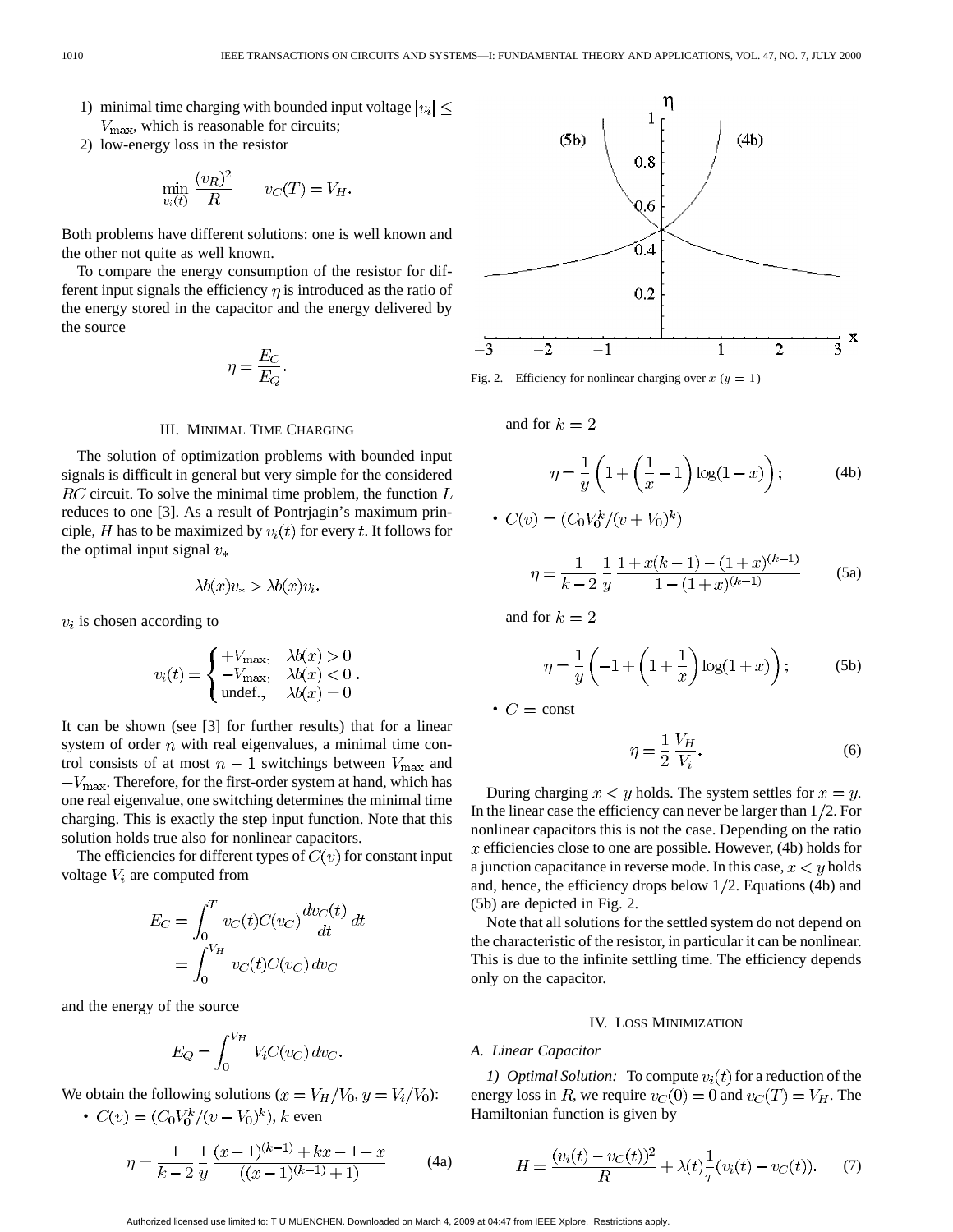TABLE I EFFICIENCY OF CHARGING A LINEAR CAPACITOR BY A CURRENT SOURCE, EQ (11)



Fig. 3. Input signals for maximum efficiency of linear circuit.

From (2) we obtain  $v_i = (2\tau v_C(t) - R\lambda(t)/2\tau)$ . This is substituted in (3). From the solution of (3), the capacitor voltage follows as

$$
v_C(t) = \frac{V_H}{T}t.\tag{8}
$$

Together with the solution for  $\lambda$ :  $\lambda(t) = -(2\tau^2 V_H/RT)$ , we obtain for the optimal input voltage

$$
v_i(t) = \frac{\tau + t}{T} V_H.
$$
\n(9)

The input function consists of a step function and a ramp (Fig. 3)

$$
v_i(t) = \frac{\tau V_H}{T} \sigma(t) + \frac{V_H}{T} t.
$$
 (10)

The voltage drop at the resistor is constant for  $0 < t \leq T$ 

$$
v_R = \frac{\tau V_H}{T} \sigma(t). \tag{11}
$$

Therefore, the current  $i_R = v_R/R$  is also constant. One concludes that low-power charging is realized easily by driving the capacitor from a current source.

At  $t = T$  capacitor stores the energy  $(E_C(0) = 0)$ 

$$
E_C = \frac{1}{2}CV_H^2\tag{12}
$$

while the loss in  $R$  is given by

$$
E_R = \frac{\tau^2 V_0^2}{RT} = i_R^2 RT.
$$
 (13)

This yields an efficiency of (index  $sr$  for step-ramp function)

$$
\eta_{sr1} = \frac{E_C}{E_C + E_R} = \frac{1}{1 + 2\frac{\tau}{T}}.\tag{14}
$$

Some values of  $\eta_1$  are given in Table I.

From Table I, one concludes that charging C with  $v_i(t)$  taken from (9) improves efficiency as compared to an input voltage step function for

$$
\tau < 0.5T
$$
.

TABLE II OVERALL EFFICIENCY OF CHARGING A LINEAR CAPACITOR BY A CURRENT SOURCE OR STEP RAMP INPUT VOLTAGE



Fig. 4. Input voltage for quasioptimal charging

Here, we have assumed an efficiency of charging with a step voltage of  $\eta_{\text{Step}} = 0.5$ . This holds only for  $t \to \infty$ . For other t the efficiency is determined by  $\eta_{\text{Step}} = 0.5(1 - \exp T/xt) =$  $0.5V_H/V_i$ . We omit this detail. The charging time has to be at least twice the time constant of the system.

For  $t > T$  the input voltage has to be continued in some way. Note that the optimization problem for variable  $T$  has as solution  $T \to \infty$ , which amounts to charging with zero current. One way to continue the input voltage is shown in Fig. 3.  $T$  The supply voltage  $v_i$  is reduced to  $v_c(T)$ . The charging process stops immediately. Energy is not consumed anymore.

If we hold the input voltage a the level  $v_i(T) = (\tau + T/T)V_H$ , the capacitor is further charged up to  $v_C = v_i$ . This is reasonable, for  $|V_H - v_C(t)|$  small. In this case the resistor consumes

$$
E_{R2} = \frac{\tau^3 V_H^2}{2RT^2}
$$

and the capacitor stores

$$
E_{C2} = \frac{C\tau}{2T^2} (2T + \tau) V_H^2.
$$

Using  $x = \tau/T$  the overall efficiency is given by

$$
\eta_{sr2} = \frac{E_C + E_{C2}}{E_C + E_{C2} + E_R + E_{R2}}
$$

$$
= \frac{(1+x)^2}{x^3 + 3x^2 + 2x + 1}.
$$
(15)

Numerical values are presented in Table II.

*2) Quasi-Optimal Solution:* Now compare the above results with the quasi-optimal solution  $v_i(t) = kt$  as given in the literature (Fig. 4). In this case  $v<sub>C</sub>(t)$  evolves as

$$
v_C(t) = k(t - \tau) + k\tau \exp\left(-\frac{t}{\tau}\right).
$$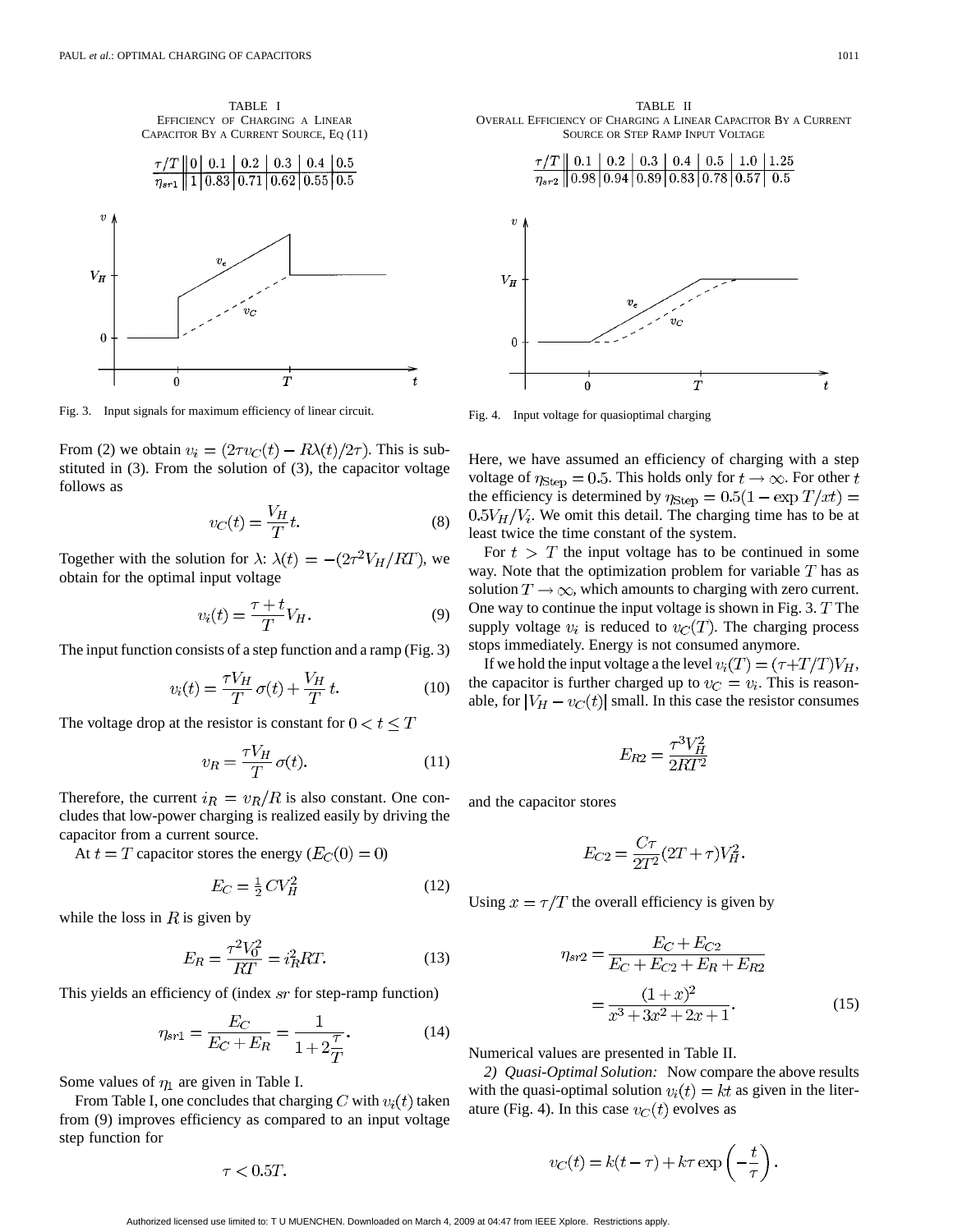$0.8$ 

0.6

 $\epsilon$ 0.4



$$
\frac{\tau/T \parallel 0.1 \parallel 0.2 \parallel 0.3 \parallel 0.4 \parallel 0.42 \parallel 0.5 \parallel 1.0}{\eta_{r1} \parallel 0.82 \parallel 0.69 \parallel 0.60 \parallel 0.52 \parallel 0.50 \parallel 0.46 \parallel 0.28}
$$

 $\sim$ 

 $\sim$ 

TABLE IV OVERALL EFFICIENCY OF CHARGING A LINEAR CAPACITOR BY A RAMP VOLTAGE

$$
\frac{\tau/T \parallel 0.1 \parallel 0.2 \parallel 0.3 \parallel 0.4 \parallel 0.5 \parallel 1.0}{\eta_{r2} \parallel 0.85 \parallel 0.76 \parallel 0.70 \parallel 0.66 \parallel 0.63 \parallel 0.57}
$$

Hence, the voltage at the resistor is not constant. The efficiency for the interval  $[0, T]$  reads

$$
\eta_{r1} = \frac{(x \exp(1/x) - x - \exp(1/x))^2}{\exp(1/x)(\exp(1/x) + 2x + 2xh^2 - 2x^2\exp(1/x))}
$$

and is independent of  $k$ . Numerical values are listed in Table III. For the interval  $[0, \infty)$  we obtain

$$
\eta_{r2} = \frac{\exp 1/x}{\exp 1/x + 2x \exp 1/x + 2x^2 \exp 1/x}
$$

with some values in Table IV.

 $\sim 100$  km  $^{-1}$ 

 $\sim$ 

 $\sim$ 

We conclude from our results that energy loss optimal charging of a linear capacitor is done best by a input signal  $v_i(t) = (t + \tau/T)V_H$   $(t < T)$  or, equivalently, a constant current source  $i_i = (\tau V_H / TR)$  in  $t \in [0, T]$  and zero otherwise.

For a periodic signal  $v_C$ , the efficiency can be increased for  $\tau$  < 0.5T and it gets larger the smaller  $\tau/T$  is.

A ramp function  $v_i = kt$  slightly decreases the efficiency as long as one considers only time intervals  $t < T$  (Tables I and III). A significant decrease on  $\eta$  is observed if the time interval  $0 \le t < \infty$  is considered (Tables II and IV).

# *B. Nonlinear Capacitor*  $C(v) \sim 1/(v - V_0)^2$

The solution for the optimal control problem for nonlinear capacitors cannot be computed in closed form for arbitrary capacitors. However, for the technical interesting case of a MOSFET gate capacitor  $C(v) \sim (1/(v-V_0)^2)$  and  $C(v) \sim (1/\sqrt{V_0+v})$ 

and some others, a closed form solution is possible.

The differential capacitance is given by

$$
C(v_C) = \frac{C_0}{(V_0 - v_C)^2}
$$

which yields the differential equation

$$
C(v_C)\frac{dv_C(t)}{dt} = -v_C(t) + v_i(t).
$$

As a Hamiltonian function we use  $(\tau = RC_0, [\tau] = V^2s)$ 

$$
H = \frac{(v_i - v_C)^2}{R} + \frac{\lambda}{\tau}(v_i - v_C)(V_0 - v_C)^2.
$$

The optimal solution is given by

$$
v_C(t) = \frac{tV_0V_H}{tV_H + T(V_0 - V_H)}
$$



 $\bar{x}$ 

Fig. 5. Efficiency for nonlinear charging over  $x$  with curve parameter  $y$ 

such that the circuit is driven by  $(y = V_H/V_0, \tilde{t} = t/T, x =$  $\tau/(V_0^2T))$ 

$$
v_i(t) = V_H \frac{T\tau V_0 - T\tau V_H + t(TV_0^3 + \tau V_H - TV_0^2 V_H)}{TV_0(V_0 - V_H)(T(V_0 - V_H) + tV_H)}
$$
  
=  $\frac{\tilde{t}(1 - y + xy) + x - xy}{(1 - y)(1 - y + \tilde{t}y)}.$ 

Again, the voltage drop at the resistor is constant:

$$
v_R = \frac{\tau V_H}{TV_0(V_0 - V_H)}.
$$

Hence, also in this case, a current source with current  $i_R$  =  $v_R/R$  yields low loss charging.

During the time interval  $[0, T]$  the energy

$$
E_R = \frac{\tau^2 V_H}{TR(V_0^2 - V_0 V_H)^2}
$$

is lost and

$$
E_C = \frac{CV_H}{V_0 - V_H} + C \log \frac{V_0 - V_H}{U_0}
$$

is stored in the capacitor. This amounts to an efficiency which depends both on  $y = V_H/V_0$  and  $x = \tau/(V_0^2 T)$ 

$$
\eta_{nl} = \frac{(y-1)((y-1)\log(1-y) - y)}{xy^2 + (1-y)y + (y-1)^2 \log(1-y)}
$$

A plot of  $\eta_{nl}$  for different values of x is shown in Fig. 5. For  $y \ll 1$ , a series expansion at  $y = 0$  yields

$$
\eta_{nl} \approx \frac{1}{1+2x} + \frac{4xy}{3(1+2x)^2} + O(y^2)
$$

Note the correspondence of the first term with the solution for the linear case (14).

Authorized licensed use limited to: T U MUENCHEN. Downloaded on March 4, 2009 at 04:47 from IEEE Xplore. Restrictions apply.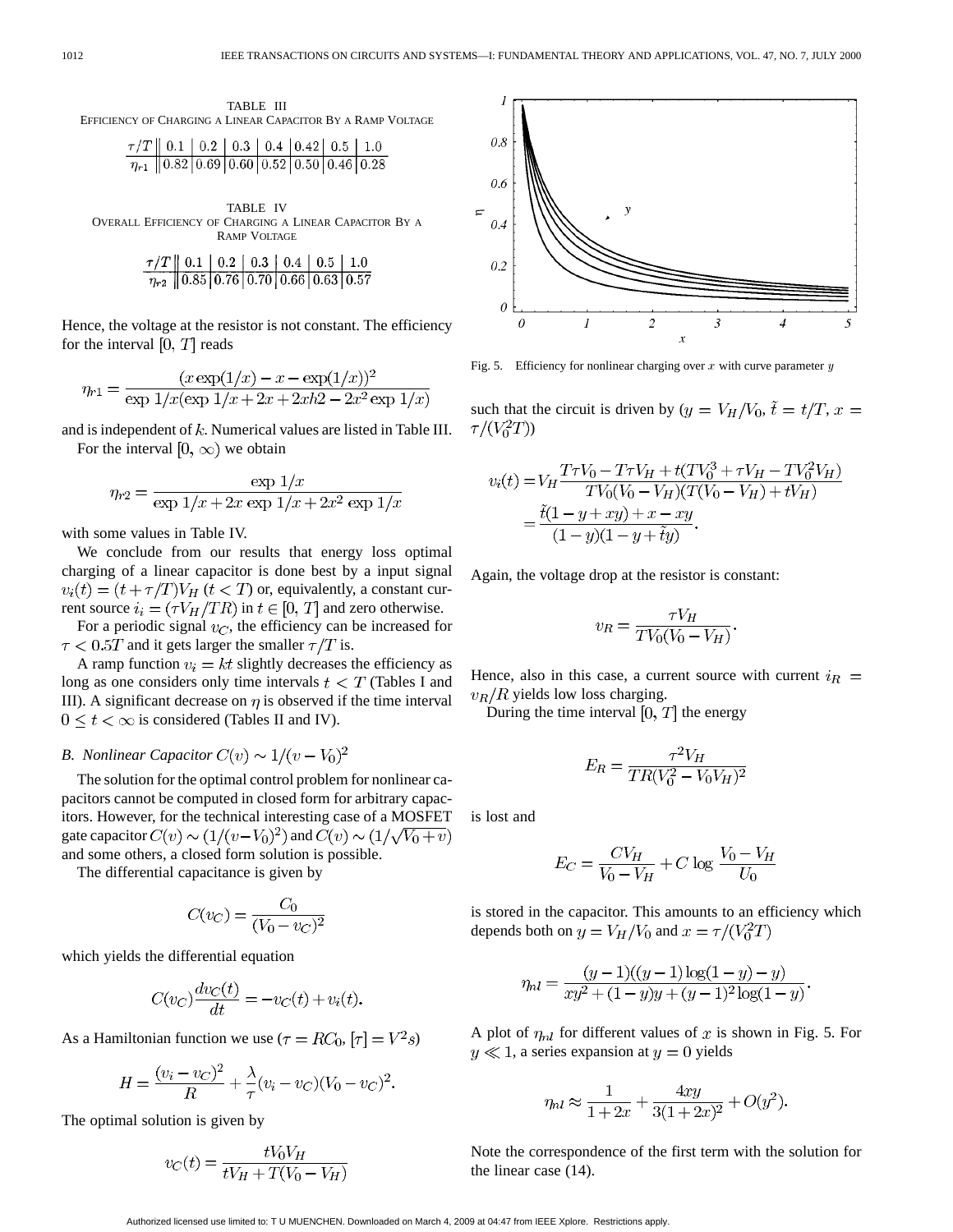TABLE V EFFICIENCY OF CHARGING A SQUARE ROOT CAPACITOR BY A RAMP VOLTAGE

| $T/(C_0R)$   10   30   50   70   90   100                                                         |  |  |  |
|---------------------------------------------------------------------------------------------------|--|--|--|
| $\eta$ $x = 1$   0.59   0.81   0.88   0.91   0.93   0.93                                          |  |  |  |
| $x = 5 \left[ \left. \left  0.65 \right  0.85 \left  0.90 \right  0.93 \right  0.94 \right] 0.95$ |  |  |  |
| $\eta$ $x = 10$ 0.69 0.87 0.92 0.94 0.95 0.96                                                     |  |  |  |

# *C. Nonlinear Capacitor*  $C(v) \sim 1/(v + V_0)^{(1/2)}$

For the nonlinear capacitance  $C(v) = (C_0\sqrt{V_0}/\sqrt{v+V_0})$ the computation of the optimal input voltage yields  $(x = v_C(T)/U_0 = V_H/V_0)$ 

$$
v_i(t) = V_0 \left(\frac{t}{T}\sqrt{1+x} + 1 - \frac{t}{T}\right)^2 - V_0
$$

$$
- \frac{4CR}{T}V_0(1 - \sqrt{1+x})
$$
(16)

$$
v_C(t) = V_0 \left(\frac{t}{T} \sqrt{1+x} + x - \frac{t}{T}\right)^2 - V_0.
$$
 (17)

Again, the voltage drop at the resistor is constant

$$
v_i(t) - v_C(t) = \frac{4C_0R}{T} v_0(\sqrt{1+x} - 1).
$$
 (18)

This simplifies the practical realization of the driving source. The efficiency of the charging process in the time interval  $[0, T]$ is given by

$$
\eta = \frac{2 + \sqrt{1 + x}}{24 \frac{C_0 R}{T} + 2 + \sqrt{1 + x}}.\tag{19}
$$

As opposed to step function charging, this efficiency comes arbitrarily close to 1 as  $T$  increases! Some values for different ratios  $x = V_H/V_0$  are listed in Table V.

The computation of the efficiencies for more general exponents  $k$  goes along the same line as for the chosen special cases. Details are omitted here.

## *D. Linear Circuit with Leak Conductance*

If we consider a circuit as shown in Fig. 6, which is simply a NOT gate, we see that it has to be described by the linear approximation shown in Fig. 7. This description is a fairly good one. The leak conductance parallel to the capacitor  $C$  derives from the closed NMOS transistor. The question may arise as to whether this transistor is necessary, since we will see that such a leak conductance is a grave drawback which limits the achievable amount of energy saving. However, if such a pull down transistor is omitted, a problem occurs when the transmission gate is turned off. The parasitic capacitance parallel to the



Fig. 6. Adiabatic NOT gate



Fig. 7. Linear approximation of NOT gate

transmission gate will cause the output voltage to rise to some fraction of the supply voltage, thus causing unwanted energy consumption in following logic stages. This so-called charge sharing is well known from other kinds of dynamic logic [8] and must be avoided by all means. Thus, a pull-down network comprised of a NMOS logic is necessary. Further on, even if there was a way around using these pull down transistors, there will still be leakage through the bulk junctions of the transmission gate transistors. Thus, in any case, we have to deal with a leaky circuit.

*1) Optimal Solution:* For such a leaky circuit, the computation of the optimal solution yields for the capacitor voltage

$$
v_C(t) = V_H \frac{\sinh(\lambda \, t)}{\sinh(\lambda \, T)}\tag{20}
$$

and for the input voltage required to cause this development of the capacitor voltage ( $R_{\text{off}} = 1/G_{\text{off}}$ )

$$
v_i(t) = \left(V_H R_{on} C \lambda \cosh(\lambda t) + V_H \frac{R_{on}}{R_{off}} \sinh(\lambda t) + V_H \sinh(\lambda t)\right) / \sinh(\lambda T)
$$
 (21)

with

Authorized licensed use limited to: T U MUENCHEN. Downloaded on March 4, 2009 at 04:47 from IEEE Xplore. Restrictions apply.

$$
\lambda = -\frac{\sqrt{R_{\text{on}} + R_{\text{off}}}}{C\sqrt{R_{\text{on}}R_{\text{off}}}}
$$
(22)

being the solution of the variational problem and  $V_H$  being the required voltage rise.

If we define  $x = R_{\text{off}}/R_{\text{on}}$  as an abbreviation, the efficiency  $\eta$  is shown in (23) at the bottom of the page.

$$
\eta = \frac{x\sqrt{1+x}\sinh(\lambda T)}{-2\cosh(\lambda T) - 2x\cosh(\lambda T) + 2\sqrt{1+x}\sinh(\lambda T) + x\sqrt{1+x}\sinh(\lambda T)}.
$$
\n(23)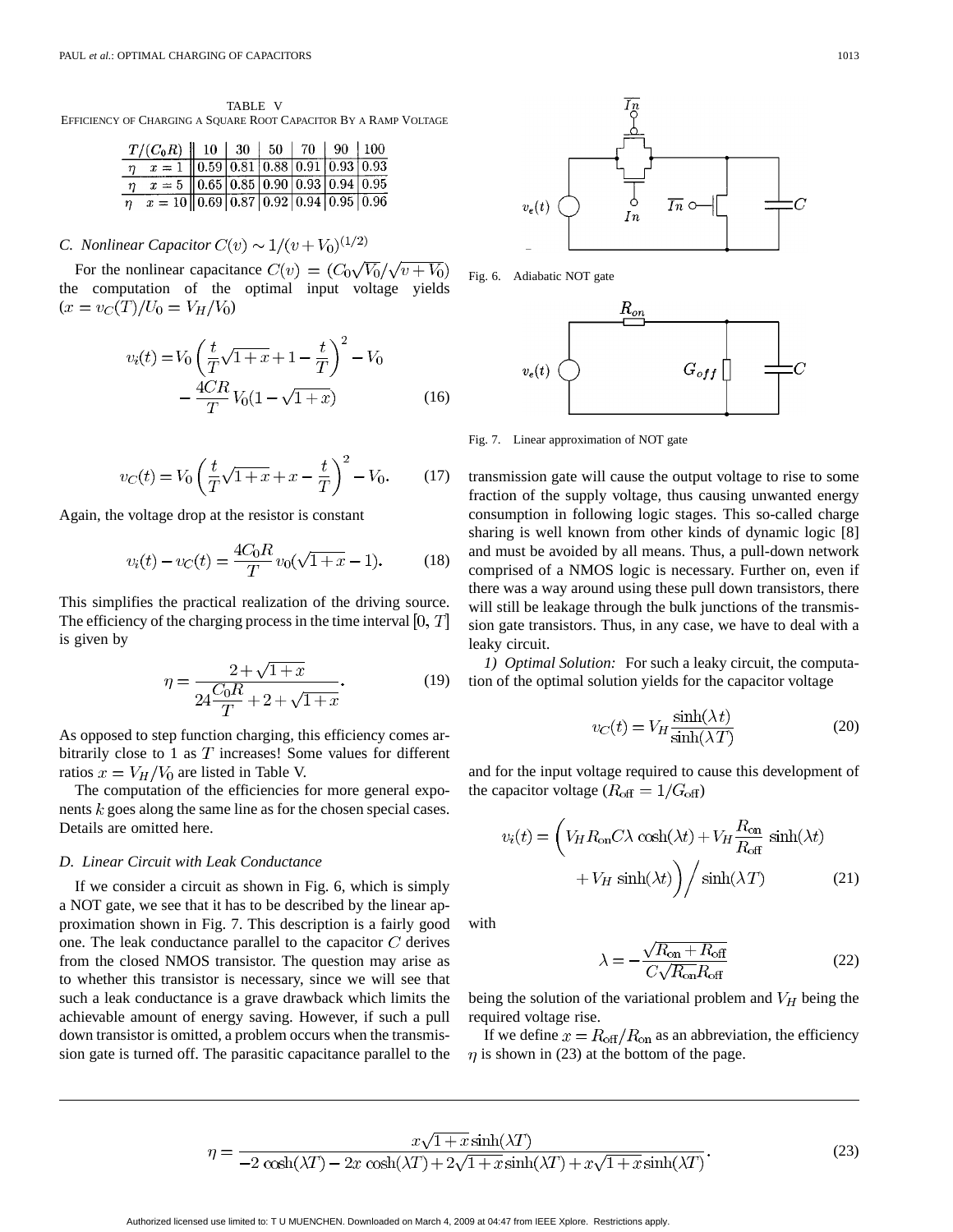

Fig. 8. Energy dissipation per charge/discharge cycle. a)  $G_{\text{off}} = 0$ , optimal driving voltage (9). b)  $G_{\text{off}} \neq 0$ , optimal driving voltage (21). c)  $G_{\text{off}} \neq 0$ , ramping voltage (not optimal); elements:  $C = 0.2$  pF,  $R_{on} = 3$  k $\Omega$ ,  $G_{off} =$ 2 pS.

Due to the additional loss term  $G_{\text{off}}$  the current from the supply is no longer constant but is given by

$$
i = (v_i - v_C)/R_{\text{on}}.
$$

Typically,  $R_{on} \ll 1/G_{off}$ . Then the current is approximately given by

$$
i \approx \frac{U_h}{R_{\rm on}} R_{\rm on} G_{\rm off} \left( \sqrt{\frac{1}{R_{\rm on} G_{\rm off}}} \, \cosh \, \lambda t + \sinh \, \lambda t \right).
$$

For the numerical values given in the next section, the hyperbolic cosine term dominates. Therefore, the current starts with a nonvanishing value at  $t = 0$  and increases slightly.

This current characteristics makes the design of the optimal power supply complicated.

*2) Charging with Ramps:* For leaky circuits it has been shown that the optimum input waveforms are rather complicated and would be hard to realize. However, linear ramps for the supply will still hold some advantage over the common static supplies. If such a linear ramp is used, the dissipated energy for charging the capacitor  $C$  up to a desired voltage  $V_H$ will be

$$
E_1 = V_H^2 \left[ \frac{R_{\rm on}C^2}{T_1} + R_{\rm on}G_{\rm off}C + \frac{1}{3}(R_{\rm on}G_{\rm off}^2 + G_{\rm off})T_1 \right].
$$
\n(24)

This function will not find its minimal value when  $T$  will approach infinity. Instead, there is an optimal ramping time

$$
T_{1opt} = C \sqrt{\frac{2R_{\text{on}}}{R_{\text{on}} G_{\text{off}}^2 + G_{\text{off}}}} \simeq C \sqrt{\frac{2R_{\text{on}}}{G_{\text{off}}}}
$$
(25)

and thus a minimal achievable energy dissipation.

For discharging the capacitor the energy dissipation  $E_2$  is a bit smaller, since the discharging current does not need to be delivered through the load resistor in a whole

$$
E_2 = V_H^2 \left( \frac{R_{\rm on}C^2}{T_2} - R_{\rm on}G_{\rm off}C + \frac{1}{3}(R_{\rm on}G_{\rm off}^2 + G_{\rm off})T_2 \right). \tag{26}
$$

The optimum discharging time, therefore, is slightly longer

$$
T_{2opt} = C \sqrt{\frac{3R_{\text{on}}}{R_{\text{on}}G_{\text{off}}^2 + G_{\text{off}}}} \simeq C \sqrt{\frac{3R_{\text{on}}}{G_{\text{off}}}}.
$$
 (27)

As can easily be derived from (25) and (27), the ratio between  $T_{1opt}$  and  $T_{2opt}$  is constant

$$
\frac{T_{1opt}}{T_{2opt}} = \sqrt{\frac{2}{3}}.\t(28)
$$

If we use the optimum times both for charging and discharging, the minimum achievable power dissipation will be

$$
E_{diss \text{ min}} = \sqrt{\frac{25}{18}} V_H^2 C \sqrt{R_{\text{on}} (R_{\text{on}} G_{\text{off}}^2 + G_{\text{off}})}.
$$
 (29)

All of these equations will only hold as long as  $T \gg R_{on}C$ . So we see that energy dissipation can no longer be driven as close to zero as desired. This is, of course, due to the fact that, unlike in the case without leakage, there is static dissipation whenever the capacitor is loaded. Therefore, longer charging times will increase static dissipation, shorter charging times, on the other hand, dynamic dissipation.

Fig. 8 shows a final comparison between the development of power dissipation over charging time when using three different models for loading. Line a) shows the development for a classical leakless circuit. Note that the energy dissipation approaches zero as we increase  $T$  toward infinity. Line b) shows the curve for a leaky model when the optimal input waveforms described by (21) are used. This time we clearly see a saturation in the achievable minimum energy dissipation. Finally, line c) shows the development for linear ramps as predicted by (24). The curve shows a minimal value not far from the absolute minimum achievable by using the optimal waveforms, but then steadily increases again.

The circuit shown in Fig. 6 has been simulated using a SPICE level-6 model, which is rather detailed. Measurements have shown the on resistance of the transmission gate to be  $R_{\rm on} \approx 3 \text{ k}\Omega$ , the off-conductance of a single NMOS transistor was  $G_{\text{off}} \approx 2 \text{ pS}$ . The load capacitance plus the parasitic capacitances of the NMOS transistor came to  $C \approx 0.2$  pF. The capacitor was charged up to  $V_H = 5$  V. For these values, extracted from an existing process, the resulting optimum ramping time is  $T_{opt} \approx 12$   $\mu$ s with a minimum energy dissipation of  $E_V$  min  $\approx 1$  fJ per charge/discharge cycle.

Fig. 9 finally shows the simulation results as obtained from HSPICE and, as a comparison in a plain line without sample dots, the plot as predicted by (24) with the measured element values. The two lines do not differ much, the only major difference takes place for short times T where the condition  $T \gg$  $R_{on}C$  does not hold any more. This shows clearly that the model of leak conductances describes the limits for adiabatic charging accurately and that the leak conductances are the major parasitic effect determining these limits. Even when complex circuits fabricated in other laboratories [2], [5] are regarded, the existence of an optimum charging time becomes obvious.

For any circuit, this optimum charging time can be found by measuring the three typical values  $R_{on}$ ,  $G_{off}$  and  $C$ .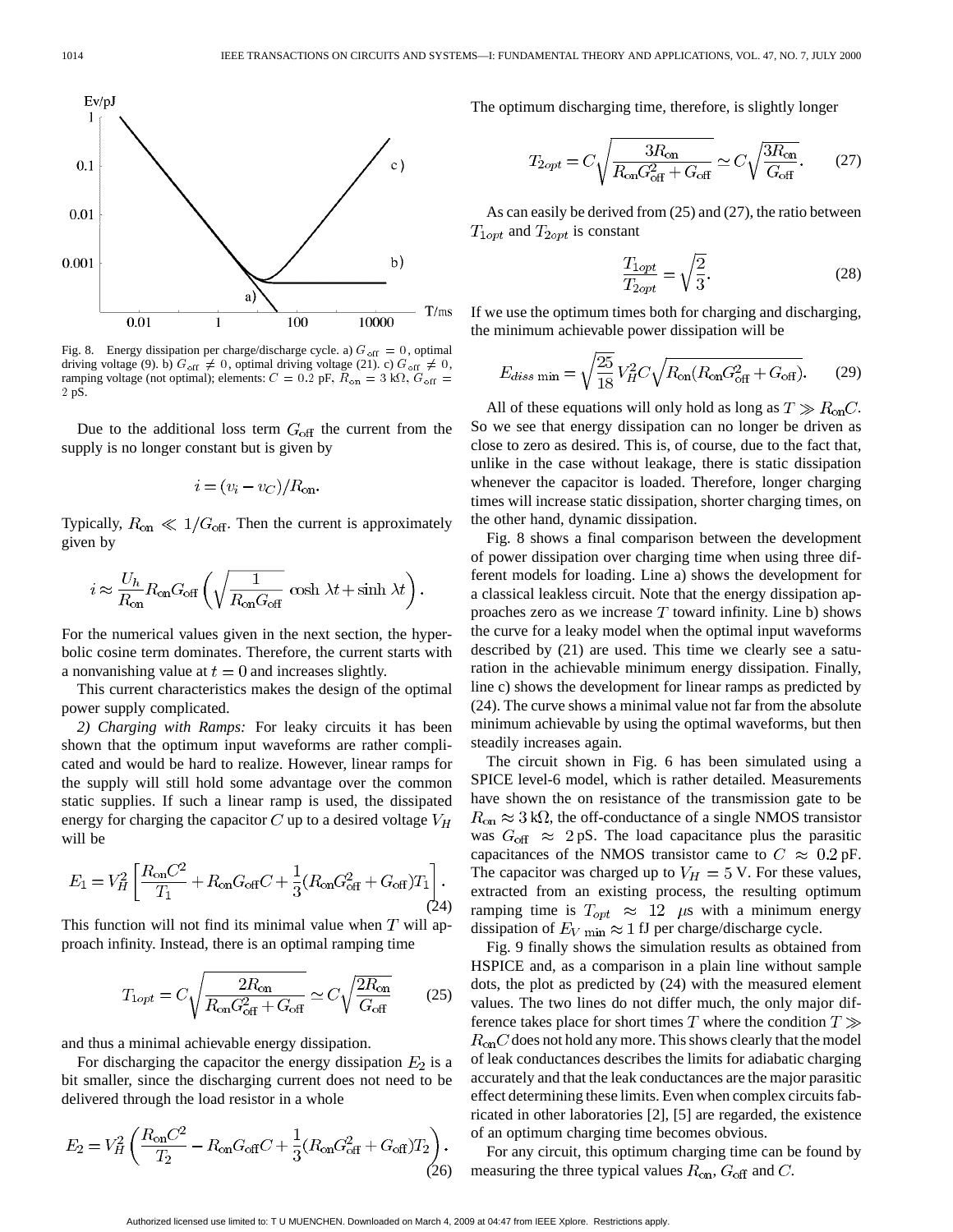

Fig. 9. Energy dissipation per charge/discharge cycle

## V. CONCLUSION

In this paper we have shown how the optimal solution for charging a linear capacitor from a voltage source is computed. As a result, a superposition of a step and a ramp function yields the minimum for energy loss in the resistor. The computed input function is equivalent to driving the circuit from a constant current source. This is supposedly simpler to implement.

The usually applied voltage step function is the minimal time solution.

We have also computed the optimal charging voltage for a MOSFET gate capacitor. Now the input voltage is a rational function of time, but again, the voltage at the resistor is constant and so is the current. Therefore, also in this case a constant current source suffices to minimize the energy loss during charging.

If the unavoidable leak conductances in parallel to the capacitor to be charged are taken into account, it turns out that the optimal charging waveforms, though a linear model is used, are no longer simple ramps. Instead they are exponential functions. For this case even if optimal charging waveforms are used, the dissipated energy can no longer be made arbitrarily small, instead, a limit occurs.

If, despite this fact, linear ramps are used, care has to be taken to choose the correct charging time, since, after a minimal energy dissipation is achieved, if we keep on increasing the charging time the energy dissipation will increase again. The optimal charging time can be derived from three typical values for the charging process.

#### **REFERENCES**

[1] W. C. Athas, L. J. Svensson, J. G. Koller, N. Tzartanis, and E. Y. Chou, "Low-power digital systems based on adiabatic-switching principles," *IEEE Trans. VLSI Syst.*, vol. 2, pp. 398–406, Dec. 1994.

- [2] D. J. Frank and P. Solomon, "Electroid-oriented adiabatic switching circuits," in *Proc. ISLPD '95 Symp.*, 1995, pp. 197–202.
- [3] G. Ludyk, *Theoretische Regelungstechnik*. Berlin, Germany: Springer-Verlag, 1990, vol. 2.
- [4] J. D. Meindl, "Low power microelectronics: Retrospect and prospect," *Proc. IEEE*, vol. 83, pp. 619–635, Apr. 1995.
- [5] Y. Moon and D.-K. Jeong, "An efficient charge recovery logic circuit," *IEEE J. Solid-State Circuits*, vol. 31, pp. 514–522, Apr. 1996.
- [6] P. Patra and D. S. Fussell, "On efficient adiabatic design of MOS circuits," in *Proc. Fourth Workshop Physics Computation*, 1996, pp. 260–269.
- [7] S. M. Sze, *Physics of Semiconductor Devices*. New York: Wiley, 1981.
- [8] J. P. Uyemura, *Fundamentals of MOS Digital Integrated Circuits*. Reading, MA: Addison-Wesley, 1988.



**Steffen Paul** (S'86) received the Dipl.-Ing. and Dr.-Ing. degrees from the Technical University of Munich, Munich, Germany, in 1989 and 1993, respectively.

From 1989 to 1997 he was with the Institute of Network Theroy and Circuit Design, the Technical University of Munich. He held a postdoctoral position at the Electrical Engineering Department, University of California, Berkeley, in 1994–1995. Since 1997 he has been with Seimens Semiconductor Group (now Infineon Technologies). His research

interests include dynamical systems, low-power digital design, and signal processing algorithms.



**Andreas M. Schlaffer** (S'97) was born in Munich, Germany on August 7, 1970. He received the Dipl. Ing. degree in electrical engineering from the Munich University of Technology, Munich, Germany, in 1996.

In 1996 he joined the Institute for Network Theory and Signal Processing, the Munich University of Technology, as a Research Assistant, where he is currently working toward a Ph.D. His research interests include ultra-low-power VLSI and nonlinear circuits.